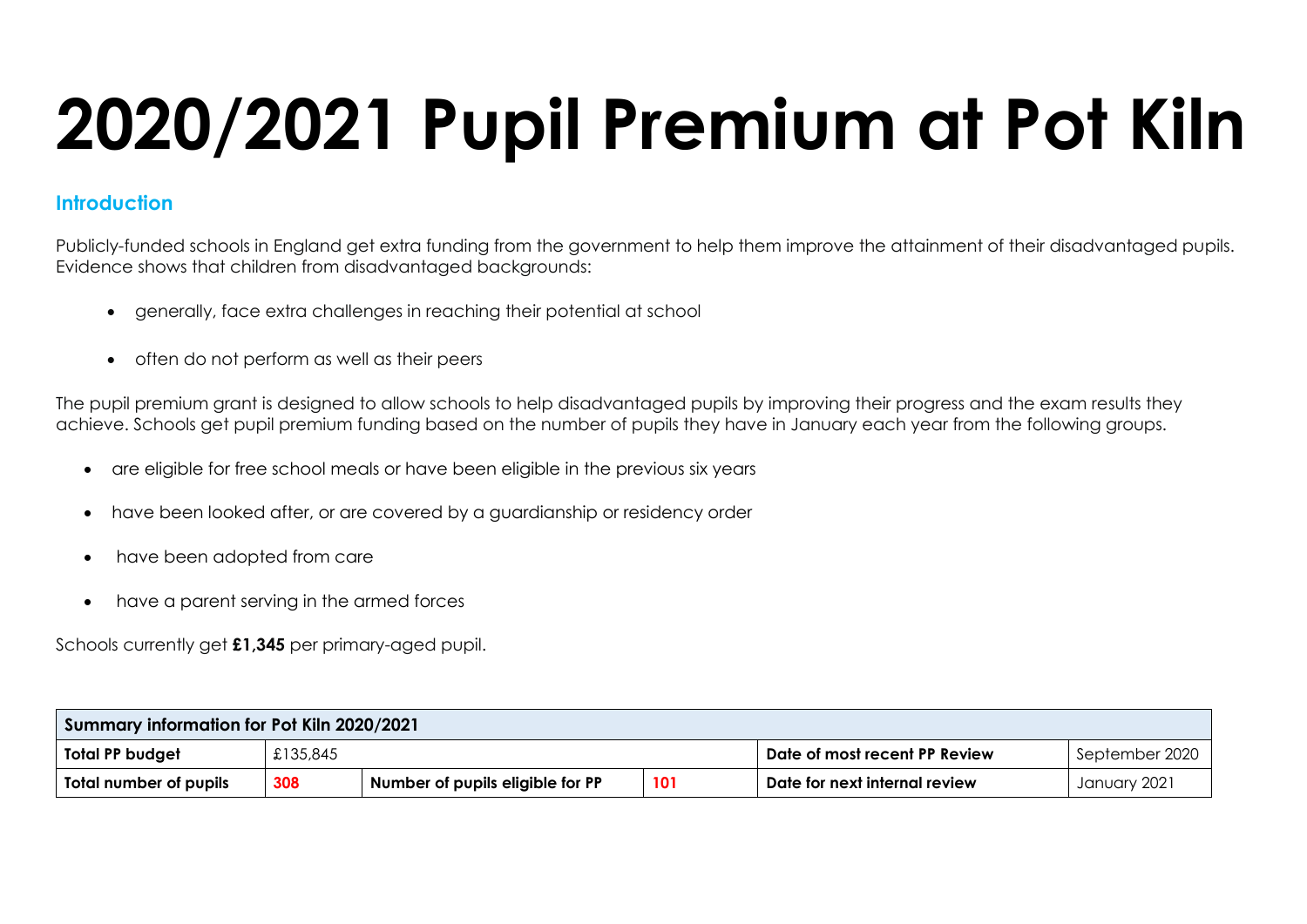*"Closing the attainment gap between disadvantaged children and their peers is the greatest challenge facing English schools. The gap is stubborn because its causes are entrenched and complex, and most lie beyond the control of schools and educators. However, it is clear that schools can make a difference. In England, the gap has closed in both primary and secondary schools since the introduction of the Pupil Premium, and in every part of the country schools have demonstrated how great teaching and careful planning can make a huge impact on the outcomes of disadvantaged children."*

[The EEF Guide to the Pupil Premium](https://educationendowmentfoundation.org.uk/public/files/Publications/Pupil_Premium_Guidance_iPDF.pdf)

*"The first hurdle to social mobility rears its head even before a child starts school, with half a million children – disproportionately from low-income backgrounds – failing to be school-ready by age five in the last decade. Even among those who clear the first hurdle, primary school presents a new challenge. By age 11 just 35% of pupils from low-income backgrounds achieve the expected standards in reading, writing and maths, compared to 57% of their better-off peers"*

Impossible – [A Social Mobility Report published by Teach First](https://www.teachfirst.org.uk/sites/default/files/2017-08/Teach-First-Impossible-Policy-Report.pdf)

## **Our Approach**

At Pot Kiln we have a tiered approach to our Pupil Premium spending, this is based on the research and guidance from the Educational Endowment Foundation which can be found [here.](https://educationendowmentfoundation.org.uk/public/files/Publications/Pupil_Premium_Guidance_iPDF.pdf)

#### **1. Teaching**

Funding will be used to further improve the impact of teaching and learning within the classroom. Good teaching is the most important lever schools have to improve outcomes for disadvantaged pupils. Using the Pupil Premium to improve teaching quality benefits all students and has a particularly positive effect on children eligible for the Pupil Premium. We believe having passionate, well trained and effective teachers and support staff in every class is the driving force in beginning to close the disadvantage gap in our school.

#### **2. Targeted Academic Support**

Funding will be used to enable and resource targeted academic support. Through identification and intervention, we seek to support targeted groups to help children reach their full potential.

#### **3. Wider Strategies**

Funding will also be used to address wider issues that are barriers to children learning.

## **Covid 19**

School closure had a significant impact on our most disadvantaged children. The EEF has predicted the disadvantage gap could have broadened between 11 and 75%. In light of this we have focused our 'teaching' and 'targeted support' objectives this academic year around reading, writing and maths.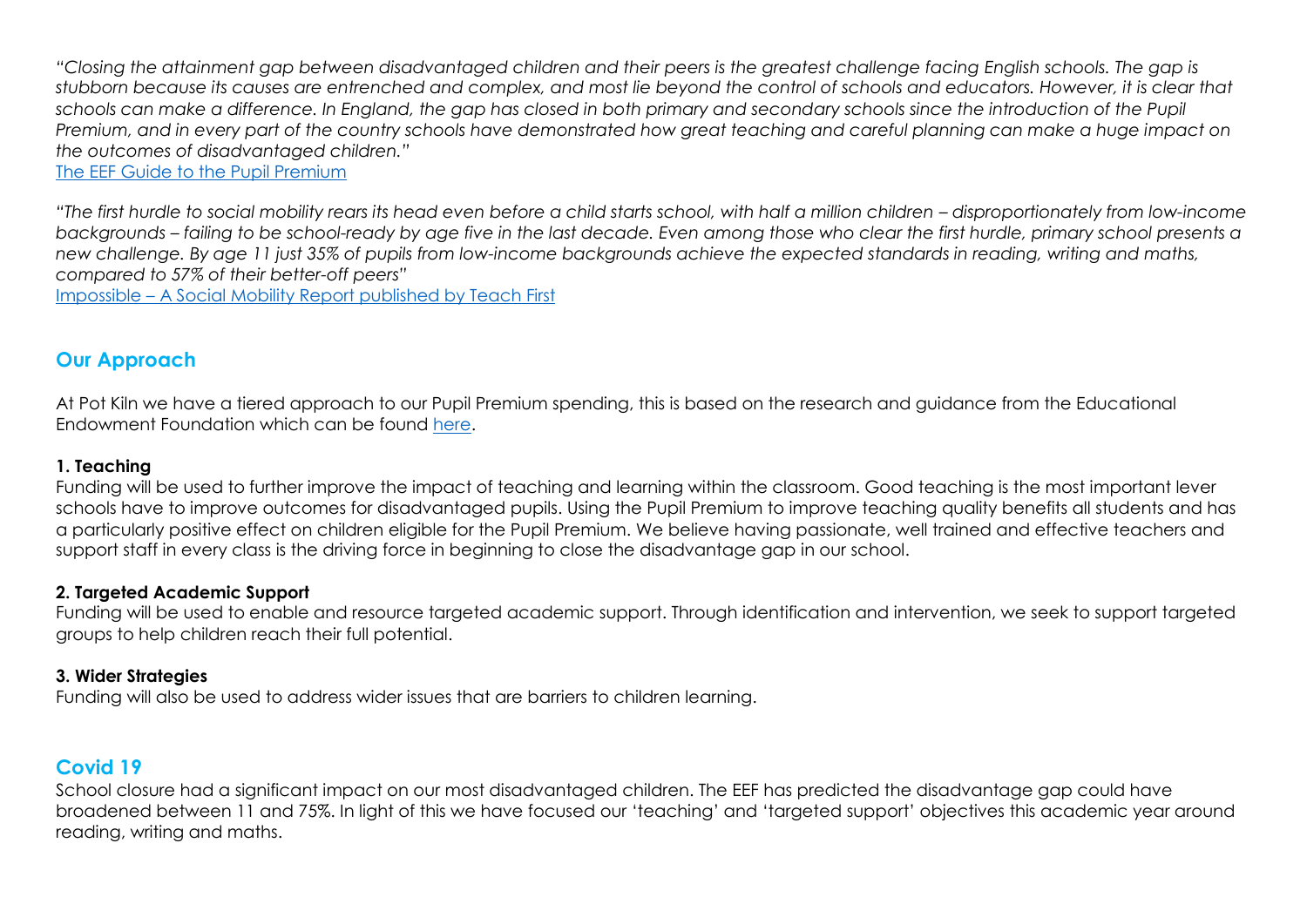|             | <b>Barriers</b>                                                                                                                                                                                                                            | <b>Response and Rationale</b>                                                                                                                                                                                                                                                                                                                                                                                                                                                                                                                                             | <b>Evidence</b>                                                                                                                           | <b>Staff Lead</b> | Cost                                                                                             |
|-------------|--------------------------------------------------------------------------------------------------------------------------------------------------------------------------------------------------------------------------------------------|---------------------------------------------------------------------------------------------------------------------------------------------------------------------------------------------------------------------------------------------------------------------------------------------------------------------------------------------------------------------------------------------------------------------------------------------------------------------------------------------------------------------------------------------------------------------------|-------------------------------------------------------------------------------------------------------------------------------------------|-------------------|--------------------------------------------------------------------------------------------------|
| 1. Teaching | Reading<br><b>1A</b> Children are not<br>exposed to a rich<br>vocabulary making reading<br>comprehension difficult.                                                                                                                        | Response<br>Children will be exposed to a rich and varied<br>vocabulary through working alongside peers. In<br>class children will watch/read and discuss news<br>daily and discuss the vocab used. Children will<br>be exposed to curriculum specific vocabulary<br>through effective working walls, school trips and<br>visitors to the school.<br><b>Rationale</b><br>EEF evidence suggests that disadvantaged<br>pupils benefit for working with more able peers<br>and on average, reading comprehension<br>approaches deliver an additional six months'<br>progress | Lesson dips<br>$\bullet$<br>Pupil Perception<br>$\bullet$<br>PPMs<br>$\bullet$<br><b>Book Looks</b><br>$\bullet$<br>$\bullet$<br>Planning | DS and HC         | No additional<br>cost                                                                            |
|             | 1B Pupils do not have<br>access to a range of high<br>quality texts matched to<br>their reading levels which<br>facilitates fluency and<br>consolidates phonic<br>knowledge in the EYFS/KS<br>and challenges them<br>appropriately in KS2. | Response<br>Introduce a consistent reading approach<br>where new vocabulary is pre-taught and<br>explored using 'Big Cat' and age appropriate<br>but aspirational texts.<br><b>Rationale</b><br><b>FIND EVIDENCE COLLINS</b>                                                                                                                                                                                                                                                                                                                                              | Online<br>$\bullet$<br>monitoring<br>Pupil Perception<br>$\bullet$<br>PPMs<br>$\bullet$<br>Lesson dips                                    | HC                | Accelerated<br>Reading for<br>150 KS2 pupils<br>£4426.70                                         |
|             | <b>Writing</b><br>1C Speech. Language and<br>communication skills are low                                                                                                                                                                  | Response<br>Targeted children at Pot Kiln, continue to<br>receive support for their Speaking and Listening.<br>Individual Speech programmes are delivered<br>by an experienced LSA, and data carefully<br>gathered at various points. Pre-intervention<br>data is collated, to help measure the impact of                                                                                                                                                                                                                                                                 | Lesson dips<br>Conversations<br>$\bullet$<br>with children                                                                                | BP.               | Additional<br><b>Early Years</b><br>pupil support<br>to deliver the<br>Wordsmith<br>Programme in |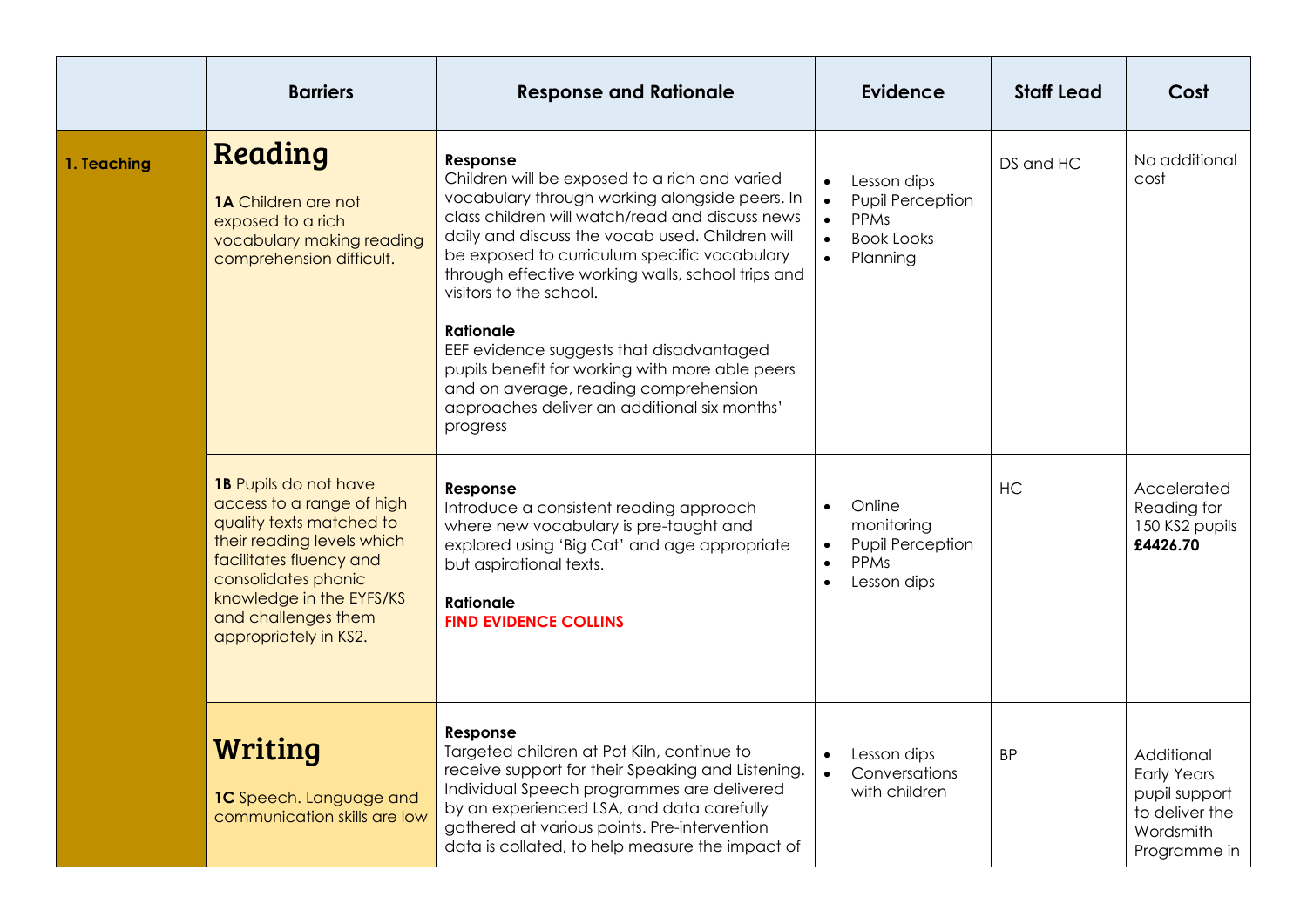| at entry and throughout the<br>school.                                                                                            | any work done, and help plan any next steps.<br>The Speech programmes may be written by an<br>external specialist, or internally after clear<br>assessments taken.<br><b>Rationale</b><br>According to an EEF report on raising standards<br>in KS1 literacy<br>"Language provides the foundation of thinking<br>and learning and should be prioritised. High<br>quality adult-child interactions are important<br>and sometimes described as talking with<br>children rather than just talking to children."<br>In their parallel KS2 report<br>"Purposeful speaking and listening activities<br>support the development of pupils' language<br>capability and provides a foundation for<br>thinking and communication."                                                                                                                                                          |                                                                                                         |           | small groups<br>(Nursery)<br>£11,163                                                                                                                |
|-----------------------------------------------------------------------------------------------------------------------------------|------------------------------------------------------------------------------------------------------------------------------------------------------------------------------------------------------------------------------------------------------------------------------------------------------------------------------------------------------------------------------------------------------------------------------------------------------------------------------------------------------------------------------------------------------------------------------------------------------------------------------------------------------------------------------------------------------------------------------------------------------------------------------------------------------------------------------------------------------------------------------------|---------------------------------------------------------------------------------------------------------|-----------|-----------------------------------------------------------------------------------------------------------------------------------------------------|
| 1D 94% of children are<br>currently working below the<br>expected standard in<br>writing across the school.<br>(PP SPECIFIC DATA) | Response<br>The curriculum timetable has been readjusted<br>to block curriculum topics and allow for further<br>opportunities to write outside of the standard<br>literacy lesson.<br>Within literacy lessons Talk for Writing continues<br>to be our school wide approach. Story telling<br>lunches will be replaced this academic year<br>with a talk for writing lunch instead as daily class<br>reading allows children to be exposed to story<br>telling.<br><b>Rationale</b><br>Talk for Writing has had an outstanding impact<br>on schools. Typically, schools have found that<br>children initially double their rate of progress<br>and, where the approach has been applied<br>systematically across a setting, many schools<br>have moved from dire results to outstanding<br>success. Schools already performing well have<br>not only increased attainment, but also | <b>Book Looks</b><br>$\bullet$<br>Lesson dips<br>$\bullet$<br><b>PPM</b><br>$\bullet$<br>conversations. | <b>BP</b> | Talk for Writing<br>lunch<br>£2782.40<br>Talk for Writing<br>training for<br>new and<br>identified staff<br>£1250<br>Leader time 6<br>days<br>£1170 |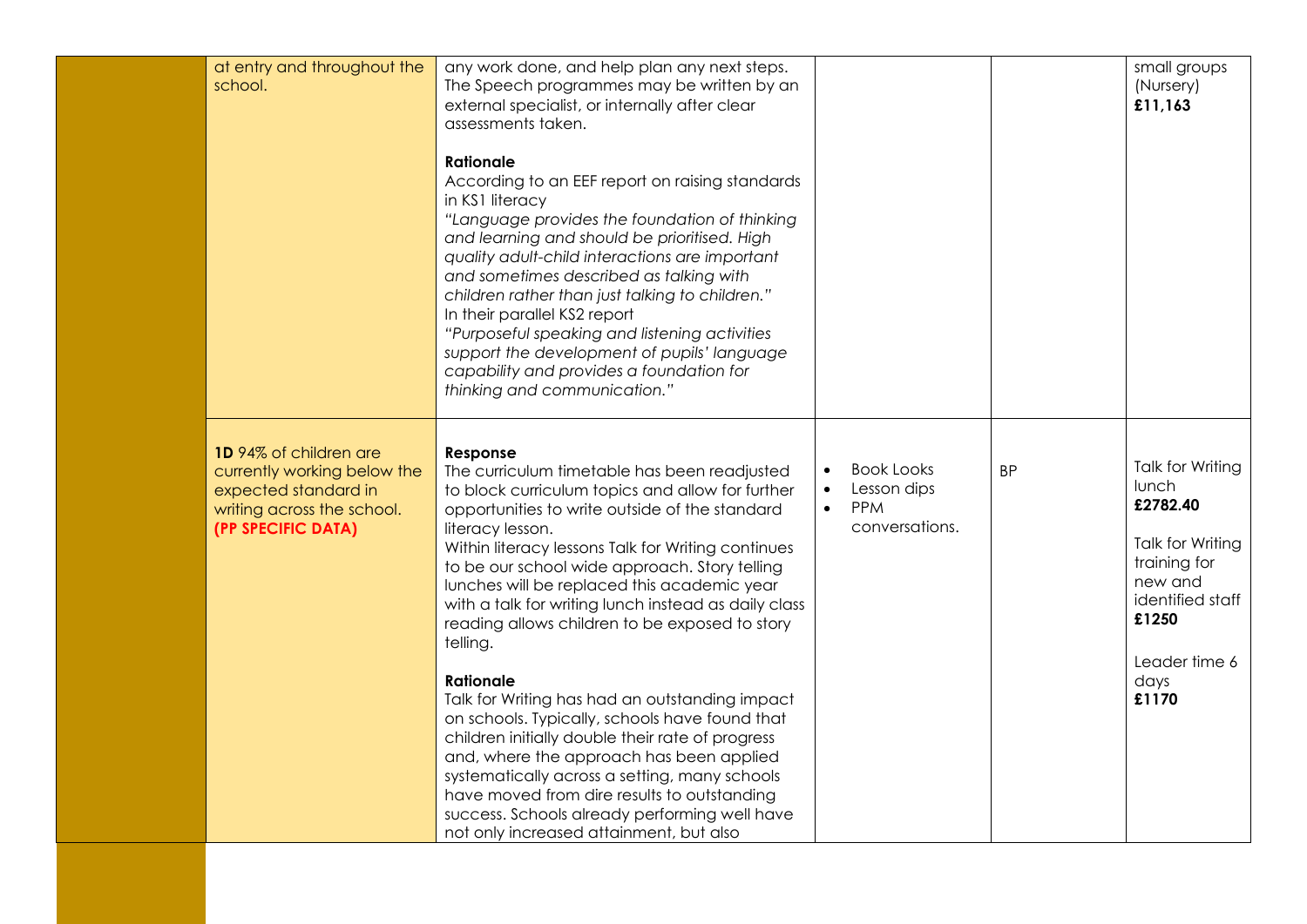|                                                                                                                                        | enjoyment and engagement.                                                                                                                                                                                                                                                                                                                                                                                                                                                                                                                       |       |                                                                                                                                                                    |    |                                                            |
|----------------------------------------------------------------------------------------------------------------------------------------|-------------------------------------------------------------------------------------------------------------------------------------------------------------------------------------------------------------------------------------------------------------------------------------------------------------------------------------------------------------------------------------------------------------------------------------------------------------------------------------------------------------------------------------------------|-------|--------------------------------------------------------------------------------------------------------------------------------------------------------------------|----|------------------------------------------------------------|
| <b>Maths</b><br><b>1E</b> Children need to make<br>accelerated progress in<br>maths.                                                   | Response<br>To implement Maths interventions in line with<br>outcomes of PPMs. To trial Same Day<br>Interventions delivered by LSAs in light of MITA<br>training and Shanghai research.<br><b>Rationale</b><br>Same Day Interventionl is influenced by high-<br>performing Shanghai schools, where teachers<br>aim to address misconceptions as soon as they<br>arise. It fits with existing toolkit evidence on<br>feedback, mastery learning, teaching assistants<br>and meta-cognition.                                                      |       | Staff training -<br>Marking and<br>Feedback<br>(1 sheet marking)<br>Lesson dips<br><b>Book Looks</b><br><b>Pupil Perceptions</b><br><b>Staff Perceptions</b>       | TW | <b>MITA Training</b><br>£1995                              |
| 1F %to follow of children are<br>currently working below the<br>expected standard in maths<br>across the school.<br>(PP SPECIFIC DATA) | Response<br>The curriculum timetable has been readjusted<br>to block curriculum topics and allow for further<br>opportunities to complete numeracy activities<br>outside of the standard maths lesson.<br>Within numeracy lessons White Rose continues<br>to be our school wide approach<br><b>Rationale</b><br>White Rose is a mastery approach to maths<br>teaching. There are a number of meta-analyses<br>which indicate that, on average, mastery<br>learning approaches are effective, leading to<br>an additional five months' progress. | staff | Clear policy and<br>progression<br>adhered to by all<br>Sharing good<br>practice<br><b>Pupil Perceptions</b><br>Termly in PPMs<br>Lesson dips<br><b>Book Looks</b> | TW | White Rose<br>£139<br>Maths Leader<br>time 6 days<br>£1170 |
| Reading                                                                                                                                | Response.<br>We continue to run X Code at Pot Kiln, which is<br>a proven reading intervention for children                                                                                                                                                                                                                                                                                                                                                                                                                                      |       | Observations by<br>SENCO                                                                                                                                           | LW | Project Code<br>Online<br>Subscription                     |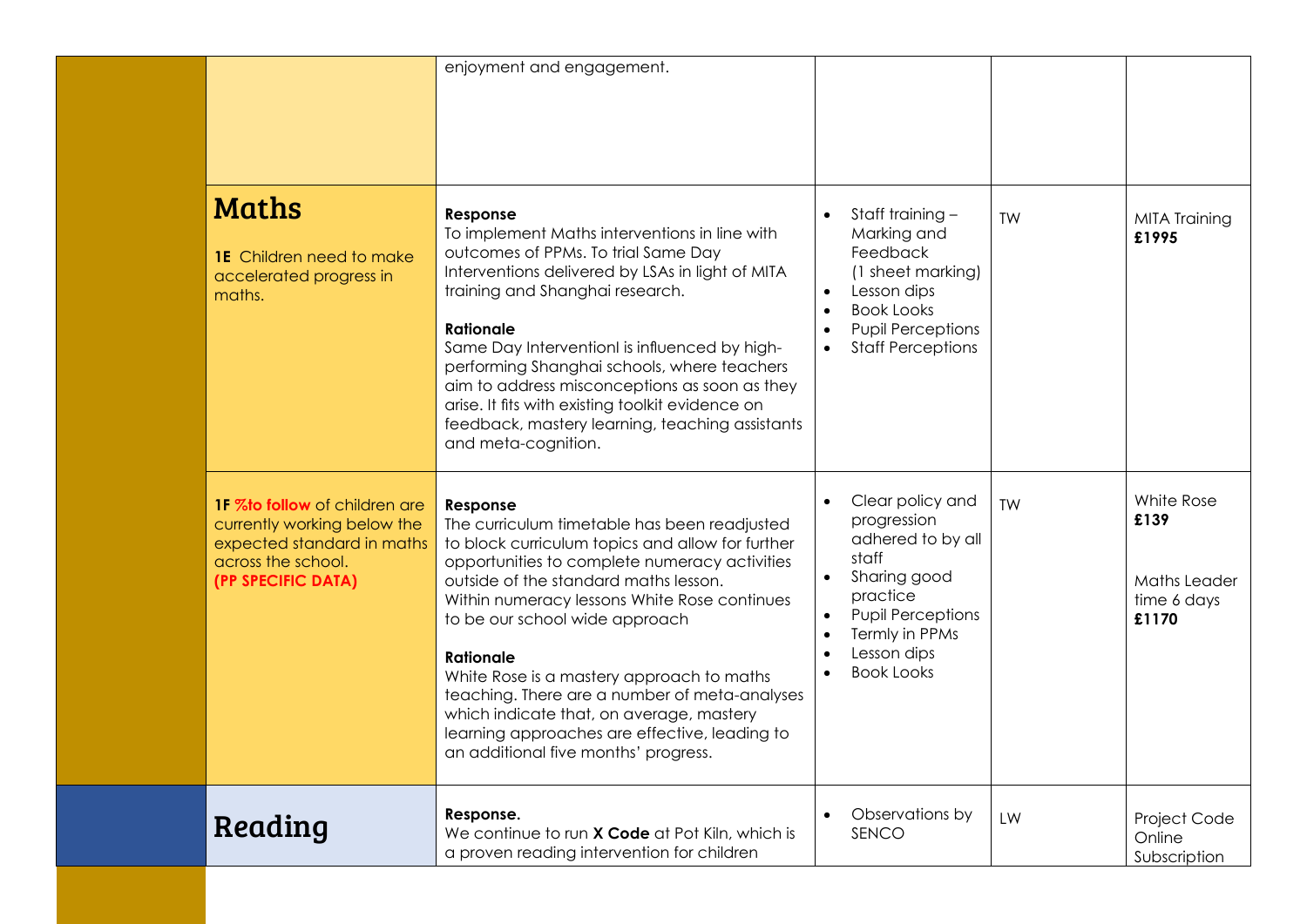| 2. Targeted<br><b>Academic</b><br>Support | 2A. To provide targeted<br>support for PP pupils to improve<br>fluency and comprehension                           | generally in Yrs. 2-4 who are a year or more<br>behind in their word reading. It combines both<br>phonics and comprehension development.<br><b>Rationale</b><br><b>Generic Impact on Achievement</b><br>Over 8,000 pupils in Years 1 to 8 have been<br>supported by trained teaching assistants with<br>Project X CODE in 500 schools.<br>They made an average Reading Age<br>$\bullet$<br>gain of 12 months after 5 months of<br>support by trained teaching assistants -<br>almost 70% more than the gain<br>achieved without training.<br>Their comprehension scores rose by<br>70% - over twice the gain achieved<br>without training.<br>96% of them showed more interest and<br>confidence in reading after Project X<br>CODE.                              | $\bullet$<br>$\bullet$<br>$\bullet$ | Progress<br>monitored in<br>PPMs.<br>Outcomes at the<br>end of the year.<br>Teacher<br>perception. |           | £250<br>Replacement<br><b>Books</b><br>£1000                                           |
|-------------------------------------------|--------------------------------------------------------------------------------------------------------------------|-------------------------------------------------------------------------------------------------------------------------------------------------------------------------------------------------------------------------------------------------------------------------------------------------------------------------------------------------------------------------------------------------------------------------------------------------------------------------------------------------------------------------------------------------------------------------------------------------------------------------------------------------------------------------------------------------------------------------------------------------------------------|-------------------------------------|----------------------------------------------------------------------------------------------------|-----------|----------------------------------------------------------------------------------------|
|                                           | Writing<br>2B To support children in<br>literacy lessons by utilising<br>effective Learning Support<br>Assistants. | Response<br>To better equip our LSA team, LSA's will receive<br>training from MITA and specific 'Talk for Writing'<br>training. (see 1E and 1D)<br><b>Rationale</b><br>"Evidence suggests that TAs can have a<br>positive impact on academic achievement.<br>However, effects tend to vary widely between<br>those studies where TAs provide general<br>administrative or classroom support, which on<br>average do not show a positive benefit, and<br>those where TAs support individual pupils or<br>small groups, which on average show<br>moderate positive benefits. The headline figure<br>of one additional month's progress lies between<br>these figures."<br>The use of the MITA deployment review will<br>allow us to intelligently review how we are | $\bullet$<br>$\bullet$              | Lesson<br>Observations<br>general and LSA<br>focussed.<br>Planning                                 | <b>BP</b> | <b>MITA TA</b><br>Deployment<br>Review<br>£1000<br>$TB - PP$ Writing<br>LSA<br>£18,720 |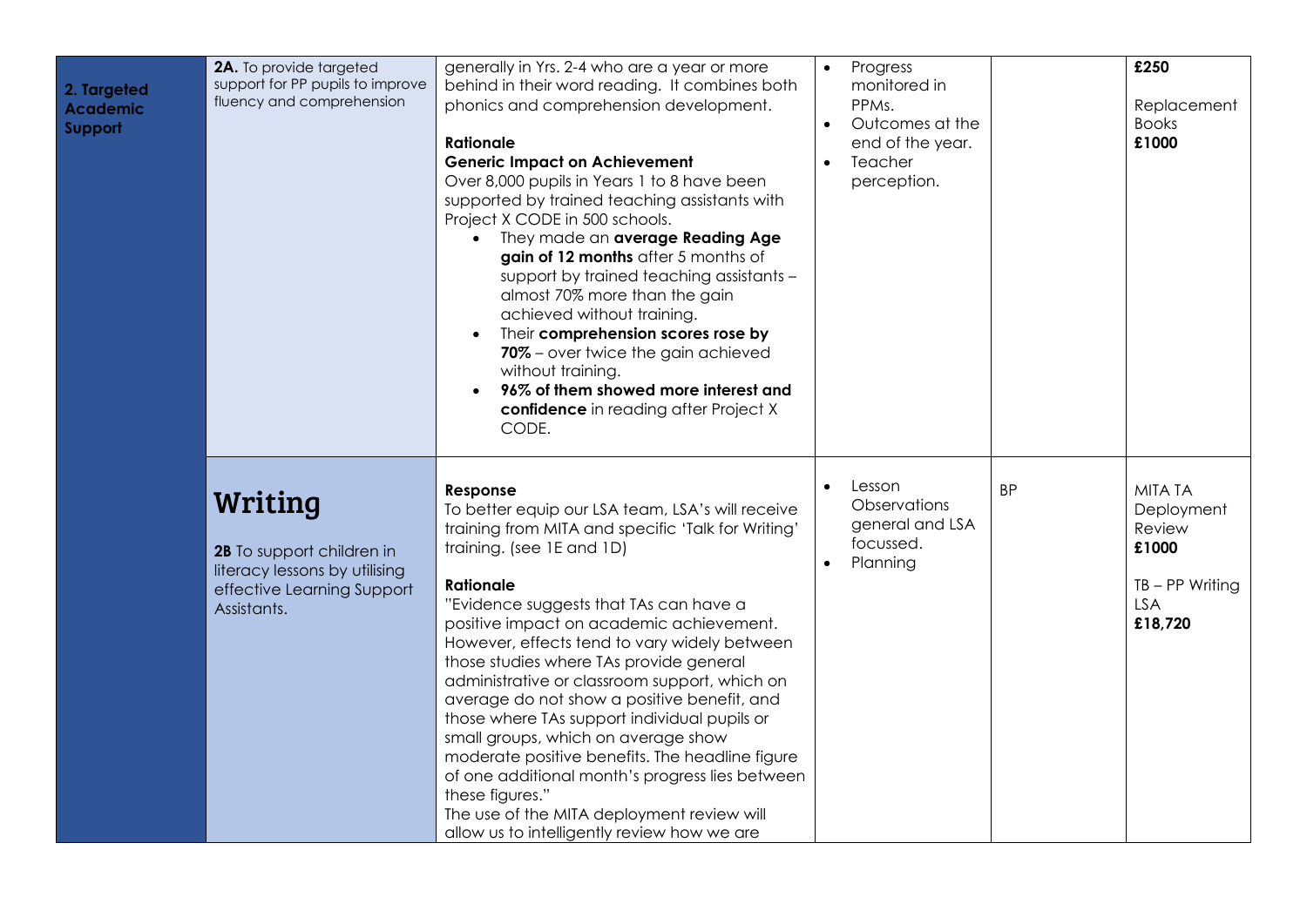|                               |                                                                                                  | deploying support staff to maximise outcomes<br>with a focus on raising attainment in writing.                                                                                                                                                                                                                                                                                                         |                                                                                                                                                                                                                                                                                                                                 |           |                                                                                                                                               |
|-------------------------------|--------------------------------------------------------------------------------------------------|--------------------------------------------------------------------------------------------------------------------------------------------------------------------------------------------------------------------------------------------------------------------------------------------------------------------------------------------------------------------------------------------------------|---------------------------------------------------------------------------------------------------------------------------------------------------------------------------------------------------------------------------------------------------------------------------------------------------------------------------------|-----------|-----------------------------------------------------------------------------------------------------------------------------------------------|
|                               | Maths<br>2B Intervention to be<br>established once baseline<br>assessment has been<br>completed. | Response<br><b>TBC</b><br>Rationale<br><b>TBC</b>                                                                                                                                                                                                                                                                                                                                                      |                                                                                                                                                                                                                                                                                                                                 | TW        | $SMH - PP$<br>Maths LSA<br>£19,608                                                                                                            |
| 3. Wider<br><b>Strategies</b> | <b>3A Punctuality and</b><br>Attendance                                                          | Response<br>Assistant Headteacher to take lead on<br>attendance and punctuality focussing on PP<br>children, School wide reward system put in<br>place to encourage attendance for identified<br>children.<br><b>Rationale</b><br>For learning to take place children need to be<br>in school. Persistent absence has a significant<br>impact on children's outcomes due to gaps in<br>their learning. | Registers - daily<br>$\bullet$<br>Analysis of<br>$\bullet$<br>attendance<br>monitored termly<br>Meet with the<br>$\bullet$<br><b>EWO</b><br>Regularly<br>$\bullet$<br><b>Parent Meetings</b><br>$\bullet$<br>Home Visits<br>$\bullet$<br>Strategic<br>$\bullet$<br>approach to<br>meetings, letter<br>sending and<br>follow up. | DS        | Vending<br>machine<br>£900<br>Rewards and<br>Incentives<br>£600<br>Assistant<br>Heads<br>Leadership<br>Point<br>£2671<br>For 7/12 of the year |
|                               | <b>3B</b> Emotional Wellbeing                                                                    | Response<br>Weekly THRIVE to lessons in each class with a<br>focus on engaging disadvantaged pupils with<br>low academic resilience<br>Continue with THRIVE for targeted pupils 1:1<br>Train another THRIVE lead to increase capacity.<br><b>Rationale</b><br>The THRIVE Approach draws on insights from the<br>fields of neuroscience, attachment theory and                                          | Termly data<br>$\bullet$<br>reports<br>Reduction in<br>$\bullet$<br>behaviour colour<br>changes<br>Classroom<br>$\bullet$<br>observations.                                                                                                                                                                                      | <b>MS</b> | Thrive Training<br>plus annual<br>member-ship<br>update<br>£600<br><b>Thrive</b><br>Ambassador<br>£17,408                                     |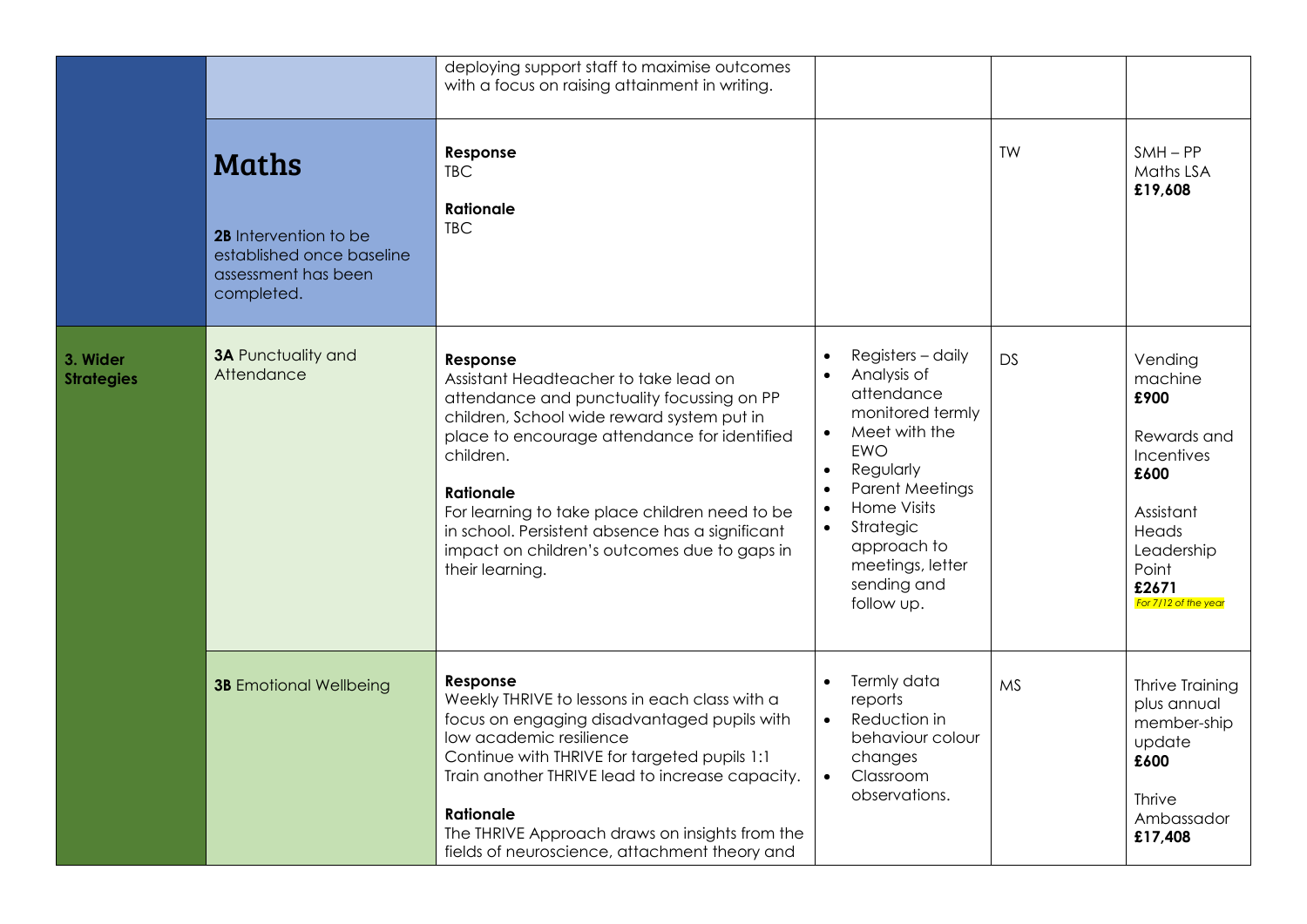|                                                                           | child development to provide a powerful way<br>of working with children that supports optimal<br>social and emotional development.                                                                                                                                                                                                                                                                                                                                                                                                                                                                                                                                                                                                                                                                                                          |                                                                |           | Thrive Training<br>$(x)$ plus<br>annual<br>update)<br>£2000 |
|---------------------------------------------------------------------------|---------------------------------------------------------------------------------------------------------------------------------------------------------------------------------------------------------------------------------------------------------------------------------------------------------------------------------------------------------------------------------------------------------------------------------------------------------------------------------------------------------------------------------------------------------------------------------------------------------------------------------------------------------------------------------------------------------------------------------------------------------------------------------------------------------------------------------------------|----------------------------------------------------------------|-----------|-------------------------------------------------------------|
| <b>3C</b> Lack of Aspiration                                              | Response<br>Expose children to inspirational people in the<br>wider community and beyond including global<br>and local figureheads.<br><b>Rationale</b>                                                                                                                                                                                                                                                                                                                                                                                                                                                                                                                                                                                                                                                                                     | Evidenced on<br>website and<br>social media.                   | DS        | None                                                        |
| <b>3C</b> Pupils are ready to learn<br>and prepared for the school<br>day | Response<br>Children to have access to Breakfast club.<br><b>Rationale</b><br>The Education Endowment Foundation (EEF)<br>suggest that, on average, pupils make two<br>additional months' progress per year from<br>extended school time and through the<br>targeted use of before and after school<br>programmes. There is some evidence that<br>disadvantaged pupils benefit more, making<br>closer to $+3$ months' additional progress. There<br>are also often wider benefits for low-income<br>students, such as increased attendance at<br>school, improved behaviour, and better<br>relationships with peers.<br>The Education Endowment Foundation (EEF)<br>suggests that, on average, behaviour<br>interventions can produce +3 months<br>improvements in academic performance along<br>with a decrease in problematic behaviours. | Behaviour<br>records<br>Staff perceptions<br>Pupil perceptions | <b>FL</b> | Cost of staff x<br>2<br>£6348                               |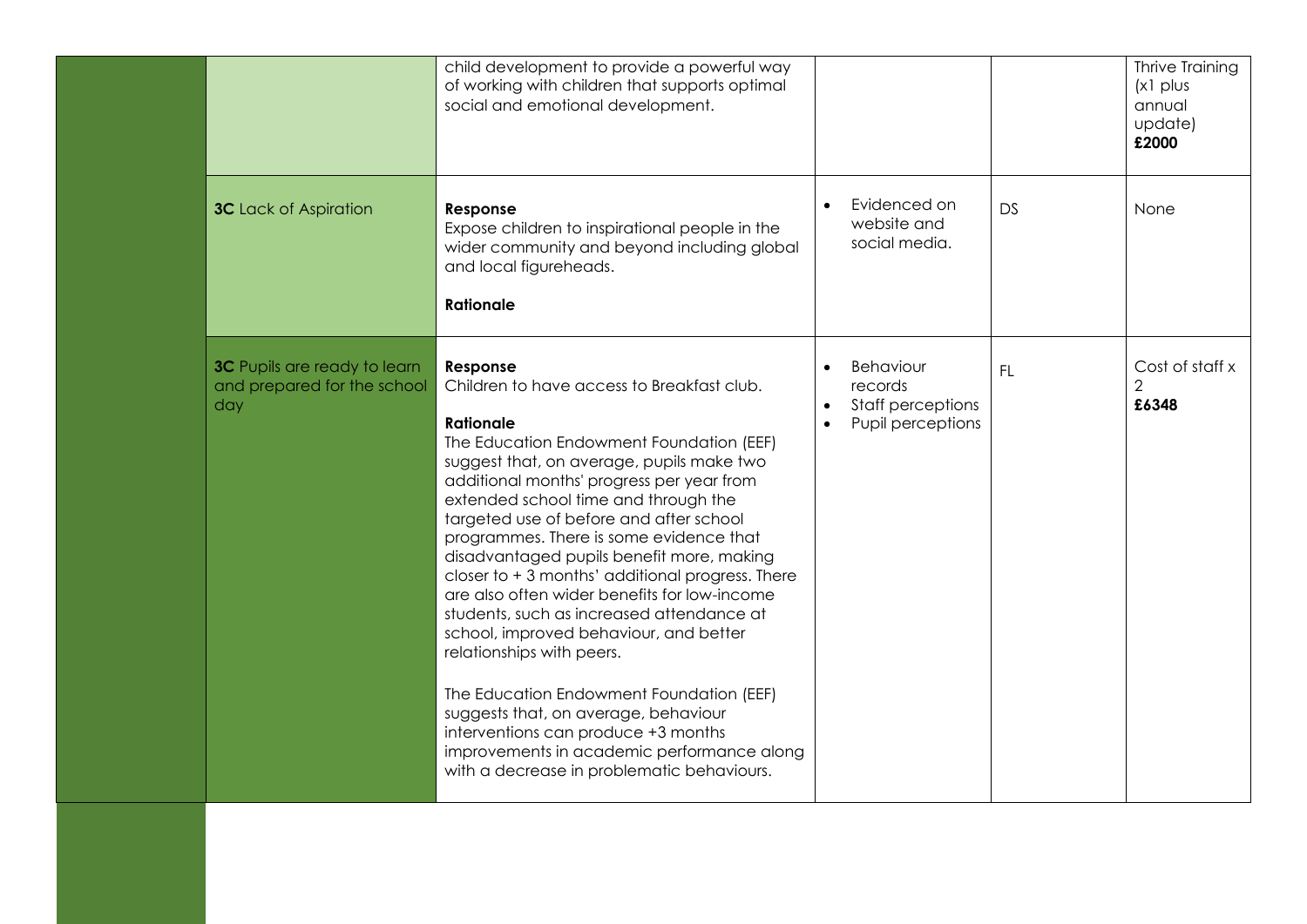| <b>3D</b> Pupils are provided with<br>opportunities to explore and<br>connect with nature | Response<br>Children will be able to access Forest Schools.<br>(FIND OUT TIMETABLE)                                                                                                                                                                                                                                                                                                                                                                                                                                                                                                                                                                                                                                                                                                                                                                                                                                                                                                                | $\bullet$<br>$\bullet$<br>$\bullet$<br>$\bullet$ | <b>Staff Perception</b><br>Child Perception<br>Observations<br>Outdoor Projects | <b>MG</b> | Forest School<br>Lead<br>£6,674*<br>For 7/12 of the year |
|-------------------------------------------------------------------------------------------|----------------------------------------------------------------------------------------------------------------------------------------------------------------------------------------------------------------------------------------------------------------------------------------------------------------------------------------------------------------------------------------------------------------------------------------------------------------------------------------------------------------------------------------------------------------------------------------------------------------------------------------------------------------------------------------------------------------------------------------------------------------------------------------------------------------------------------------------------------------------------------------------------------------------------------------------------------------------------------------------------|--------------------------------------------------|---------------------------------------------------------------------------------|-----------|----------------------------------------------------------|
|                                                                                           | Rationale<br>A study from Forest Research concluded that<br>Forest Schools make a difference in the<br>following ways:<br><b>Confidence:</b> children had the freedom, time<br>and space to learn and demonstrate<br>independence<br>Social skills: children gained increased<br>awareness of the consequences of their actions<br>on peers through team activities such as sharing<br>tools and participating in play<br><b>Communication:</b> language development was<br>prompted by the children's sensory experiences<br><b>Motivation:</b> the woodland tended to fascinate<br>the children and they developed a keenness to<br>participate and the ability to concentrate over<br>longer periods of time<br><b>Physical skills:</b> these improvements were<br>characterised by the development of physical<br>stamina and gross and fine motor skills<br>Knowledge and understanding: the children<br>developed an interest in the natural<br>surroundings and respect for the environment |                                                  |                                                                                 |           |                                                          |

## **Catch Up Funding**

Children and young people across the country have experienced unprecedented disruption to their education as a result of coronavirus (COVID-19). Those from the most vulnerable and disadvantaged backgrounds will be among those hardest hit. The aggregate impact of lost time in education will be substantial, and the scale of our response must match the scale of the challenge. The government has announced £1 billion of funding to support children and young people to catch up. This includes a one-off universal £650 million catch-up premium for the 2020 to 2021 academic year to ensure that schools have the support they need to help all pupils make up for lost teaching time.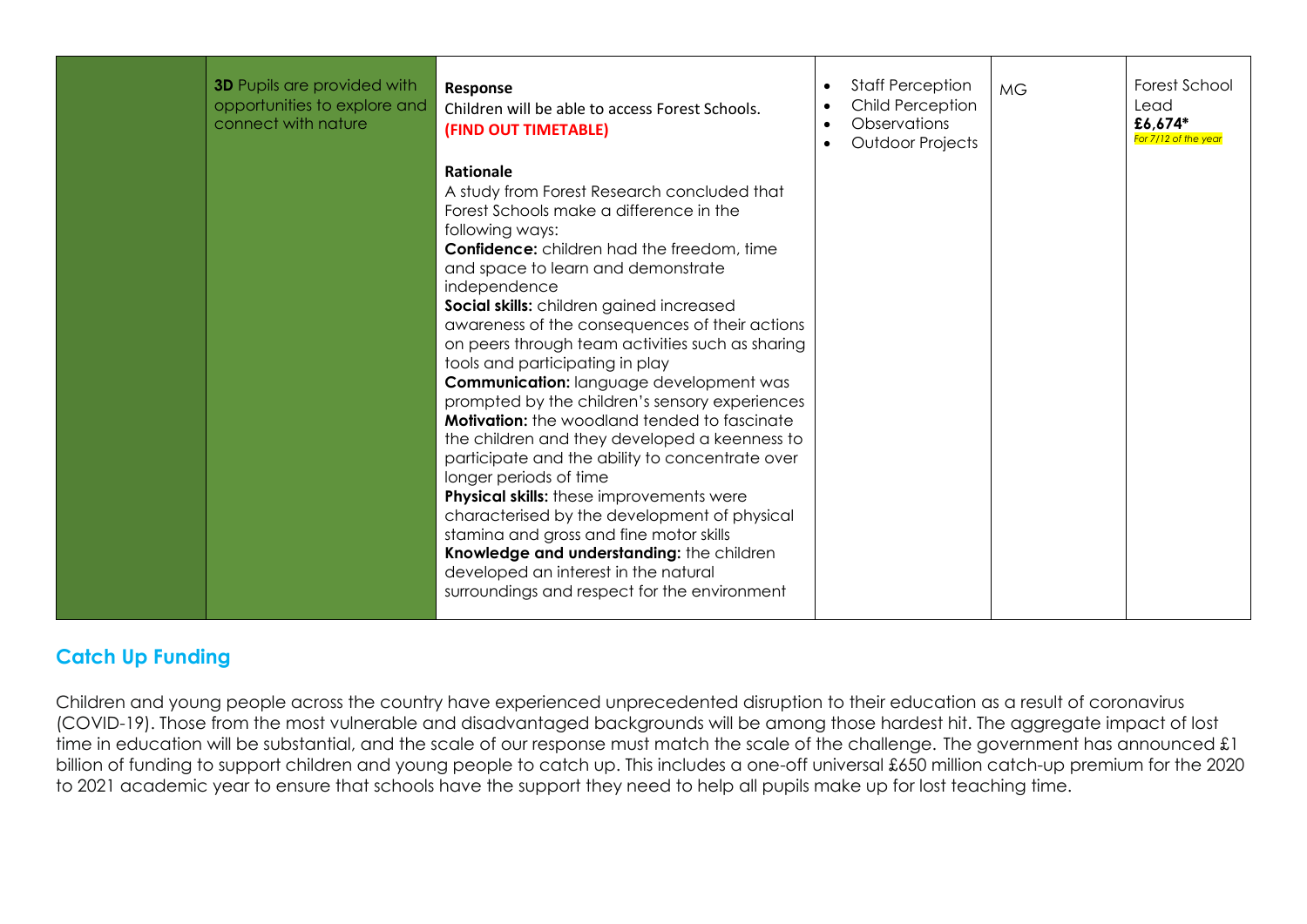Although all children have had their education disrupted by the coronavirus (COVID-19) outbreak, it is likely that disadvantaged and vulnerable groups will have been hardest hit.

|                                      | <b>Barriers</b>                                                                                                                                      | <b>Response and Rationale</b>                                                                                                                                                                                                                                                                                                                                                                                                                                                                                                                                                                                                                                                                                                            | <b>Evidence</b>                                                                                                                  | <b>Staff Lead</b> | Cost                      |
|--------------------------------------|------------------------------------------------------------------------------------------------------------------------------------------------------|------------------------------------------------------------------------------------------------------------------------------------------------------------------------------------------------------------------------------------------------------------------------------------------------------------------------------------------------------------------------------------------------------------------------------------------------------------------------------------------------------------------------------------------------------------------------------------------------------------------------------------------------------------------------------------------------------------------------------------------|----------------------------------------------------------------------------------------------------------------------------------|-------------------|---------------------------|
| <b>Community</b><br><b>Mentoring</b> | Vulnerable children are<br>unable to access learning<br>due to significant disruption<br>in their mental well-being<br>and ability to self-regulate. | Response<br>Targeted children will be have access to a<br>trained community worker to discuss how they<br>are feeling and dealing with life post national<br>school closures.<br>Rationale<br>EEF evidence suggests that<br>"School-based mentoring programmes appear<br>to be less effective than community-based<br>approaches, possibly because school-based<br>mentoring can result in fewer opportunities for<br>young people to develop more lasting and<br>trusting relationships with adult role models." As<br>Ben works outside of the school his role as a<br>community worker enables him to build<br>relationships that are not based on academic<br>achievement and the children do not see him<br>within a class context. | <b>Pupil Perception</b><br>PPMs<br>$\bullet$<br><b>Staff Perception</b><br>$\bullet$                                             | <b>FL</b>         | Ben<br>Troughton<br>£1000 |
| <b>Lunch Time</b><br><b>Coaching</b> | Behaviour at lunch times<br>and in moments of transition<br>are challenging resulting in<br>children not being able to<br>learn.                     | Response<br>MDSAs to come and work alongside targeted<br>children for a set amount of time before lunch<br>time in order to help children transition between<br>academic learning and recreation.                                                                                                                                                                                                                                                                                                                                                                                                                                                                                                                                        | Reduction in<br>$\bullet$<br>colour changes.<br>Children ready<br>$\bullet$<br>to learn.<br><b>Staff Perception</b><br>$\bullet$ | <b>FL</b>         | Ben<br>Troughton<br>£3000 |